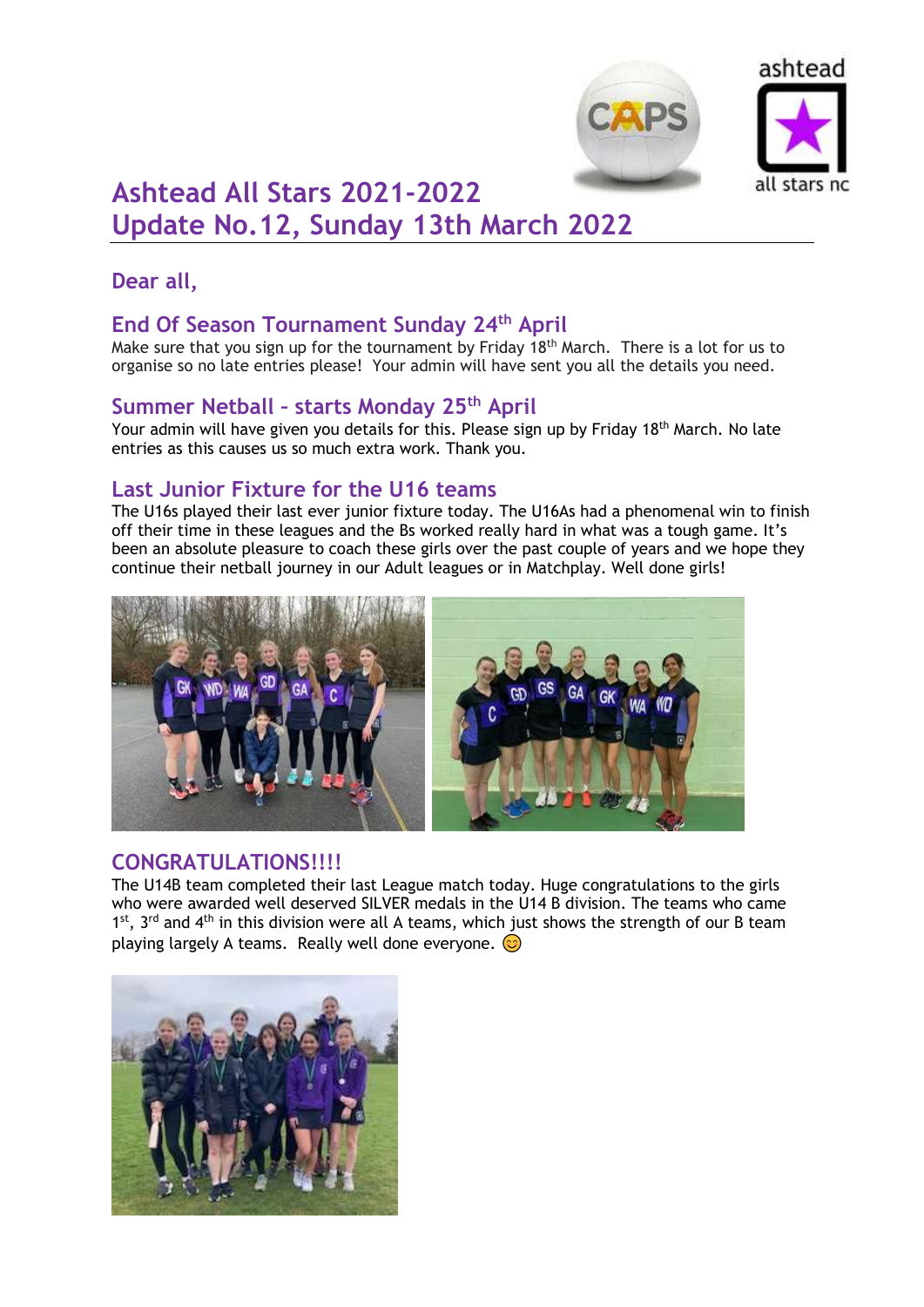| <u> Nilizstofi District Netball League - Juli Marchi ZUZZ</u> |                    |               |              |                      |
|---------------------------------------------------------------|--------------------|---------------|--------------|----------------------|
| <b>AAS</b> team                                               | <b>Opposition</b>  | <b>Result</b> | <b>Score</b> | <b>Star Players</b>  |
| AAS Ladies A                                                  | Oxshott B          | <b>WON</b>    | $64 - 28$    | Hermione and Gemma A |
| AAS Ladies B                                                  | Oxshott C          | <b>WON</b>    | 43 - 32      | Ellie and Josephine  |
| AAS Ladies C                                                  | Oxshott D          | <b>WON</b>    | $70 - 28$    | Sasha and Megan      |
| AAS Ladies D                                                  | Rosslyn Park Blues | <b>LOST</b>   | $26 - 41$    | Alex and Amelia H    |

#### **Kingston District Netball League – 5th March 2022**

#### **Surrey Netball League – 12th March 2022**

| <b>AAS team</b> | <b>Opposition</b>       | <b>Result</b> | Score     | <b>Star Players</b> |
|-----------------|-------------------------|---------------|-----------|---------------------|
| AAS Ladies A    | <b>Teddington Swans</b> | <b>WON</b>    | $59 - 19$ | Gemma A and Gemma T |
| AAS Ladies B    | Seymours                | LOST          | $32 - 41$ | Ameera and Hannah   |
| AAS Ladies C    | Ashtead NC              | <b>WON</b>    | $51 - 36$ | Emily G             |

## **Surrey Junior Netball League – 13th March 2022**

| <b>AAS</b> team | <b>Opposition</b>     | <b>Result</b> | <b>Score</b> | <b>Star Players</b>     |
|-----------------|-----------------------|---------------|--------------|-------------------------|
| AAS U10A        | Fetcham               | <b>WON</b>    | $29 - 2$     | Abi and Whole team      |
| AAS U10B        | Spencer               | <b>LOST</b>   | $6 - 17$     | Ella and Ameenah        |
| AAS U10C        | <b>Thames Ditton</b>  | <b>LOST</b>   | $4 - 18$     | Orla, Evie and Ruby     |
| AAS U11A        | Spencer A             | <b>WON</b>    | $34 - 4$     | Fearne                  |
| AAS U11B        | Spencer B             | <b>WON</b>    | $13 - 8$     | Josie                   |
| AAS U11C        | Fetcham B             | <b>WON</b>    | $14 - 1$     | Zara and Amy B          |
| AAS U11D        | Vandals A             | <b>LOST</b>   | $6 - 17$     | Molly and Amy R         |
| AAS U12A        | Wandsworth A          | <b>WON</b>    | $23 - 13$    | Lara and Jess           |
| AAS U12B        | Spencer B             | <b>WON</b>    | $15 - 5$     | Emily and Athena        |
| AAS U12C        | Fetcham B             | <b>WON</b>    | $8 - 5$      | <b>Ellie and Lottie</b> |
| AAS U12D        | Fetcham C             | <b>WON</b>    | $15 - 0$     | Annie C and Sadie G     |
| AAS U13A        | <b>SNTA</b>           | <b>LOST</b>   | $5 - 28$     | Charlotte and Sophie B  |
| AAS U13B        | Ravers B              | <b>LOST</b>   | $14 - 27$    | Ellie and Bethany       |
| AAS U13C        | Fairlands             | <b>LOST</b>   | $10 - 11$    | Isabella and Ella Ch    |
| AAS U14A        | Spencer               | <b>WON</b>    | $35 - 12$    | Ella                    |
| AAS U14B        | Wey Valley            | <b>WON</b>    | $27 - 21$    | Jessie and Sophie       |
| AAS U15A        | <b>Crystal Palace</b> | <b>WON</b>    | $46 - 10$    | Josephine and Emilia    |
| AAS U15B        | Wandsworth            | <b>LOST</b>   | $29 - 39$    | Sophie, Immy and Violet |
| AAS U16A        | <b>Vipers</b>         | <b>WON</b>    | $59 - 11$    | Evie and Issy           |
| AAS U16B        | Aces                  | <b>LOST</b>   | $10 - 48$    | Sacha and Ela           |

Special mentions:

U12s Hannah Tr and Ellie H for playing two matches U11s Felicity W and Amy D for playing for both the U11s and U12s, and Amy B, Deveraux and Jorja for playing two matches

The U15B who played so well with only 6 players

U10s Elise S and Polly H for playing for both the U10s and U11s

U13 Isabella, Bethany and Mika who played two matches

U14 Lily R who played for both the U14s and U15s

U15s Emilia L and Grace P who played two matches

Super club effort!! Once again, despite lots of illness and injury, AAS have still managed to get every team playing due to everyone's help. Well done everyone.

An extra special mention goes to Kelly who works so hard to coordinate the umpires for all our matches. I know how long this takes, and with covid affecting all plans, Kelly has still managed to get everything covered.